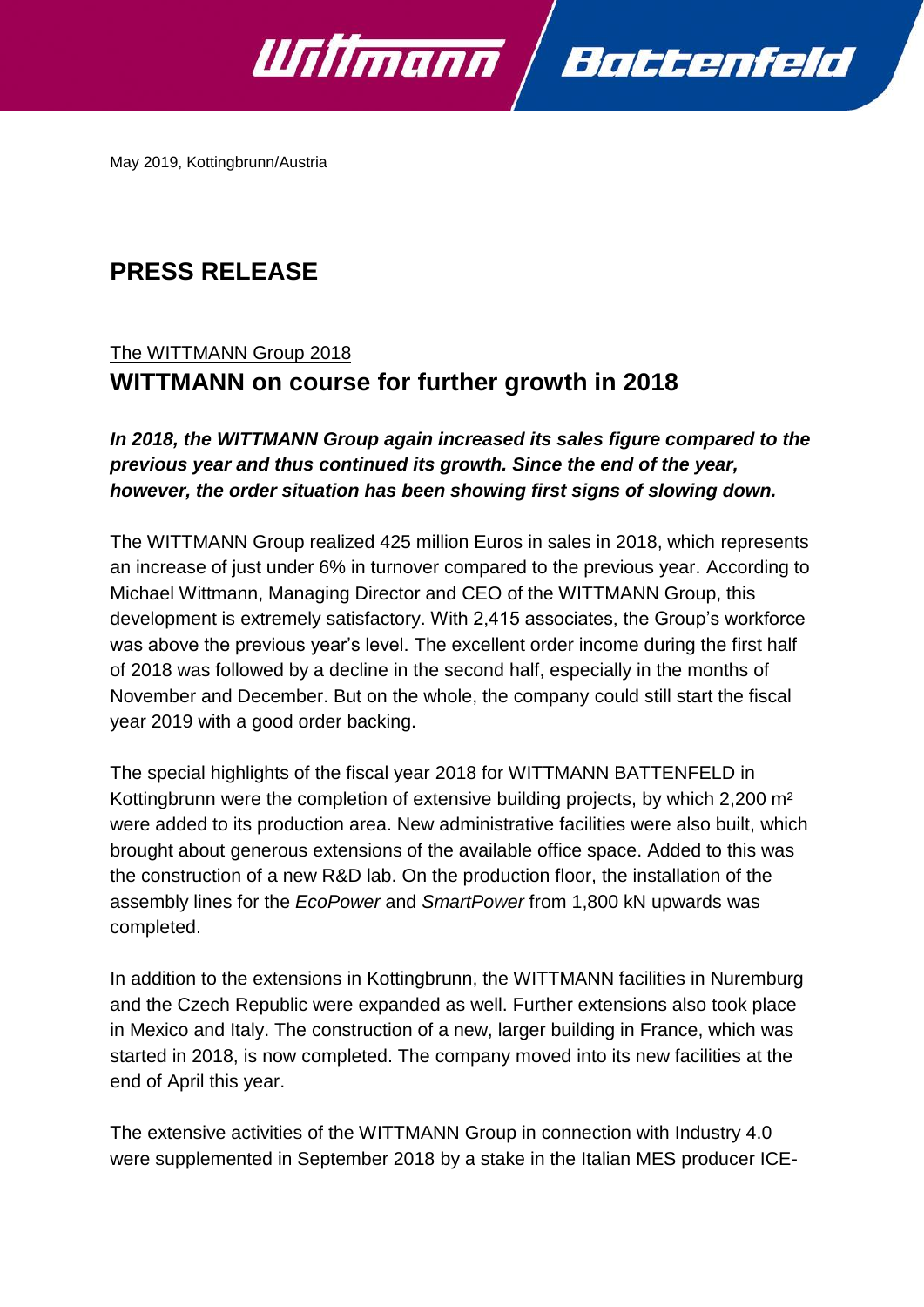flex. As a result, the WITTMANN 4.0 technologies of the group can now be integrated even more smoothly into the TEMI+ MES program.

Battenfeld

Willmann

Among the new product launches, the new *VPower* vertical machine model from WITTMANN BATTENFELD is the most outstanding novelty, which was presented to the general public for the first time at the Fakuma in the 160 ton clamping force size. In 2019, this machine series will be extended by adding further clamping force sizes. In the areas of robots, the popular PRIMUS series and the high-end WX robot series were supplemented by additional models. Particularly noteworthy among auxiliaries was the introduction of the new S-Max screenless granulator.

The year 2019 started for the Group with an order income on a par with 2016. Michael Wittmann, CEO of the WITTMANN Group, concludes that: "Innumerable political and economic uncertainties and discussions now finally have a lasting effect on the investment behavior in our industry, slowing it down. We were fully aware of the fact that the incredible succession of record results over the last 10 years would eventually come to an end. The slowdown has now just started in the last quarter of 2018. We expect that the year 2019 will continue on the current level."



**Fig. 1:** WITTMANN Kunststoffgeräte GmbH Vienna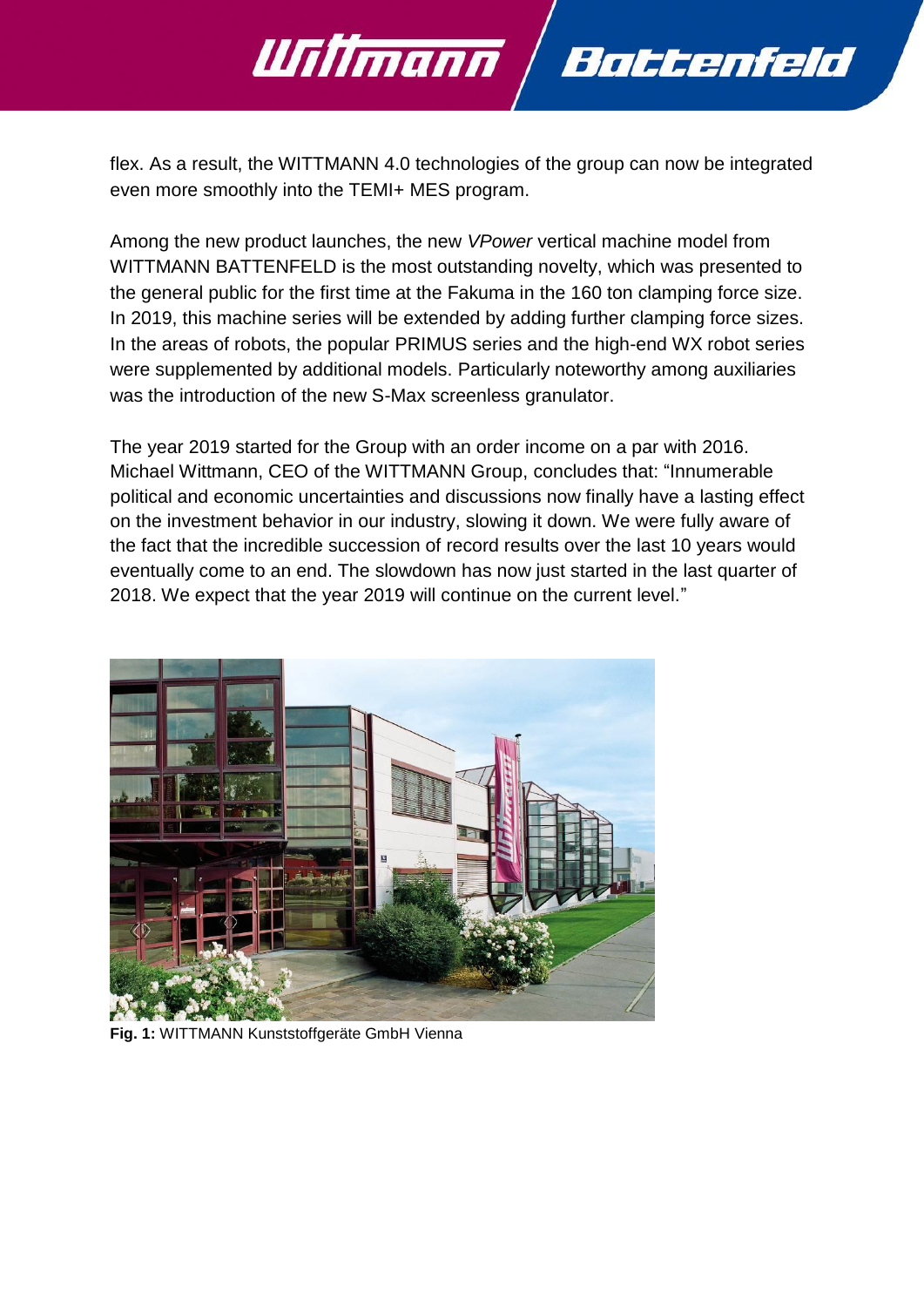



**Fig. 2:** WITTMANN BATTENFELD Kottingbrunn

#### **The WITTMANN Group**

The WITTMANN Group is a worldwide leader in the production of injection molding machines, robots and peripheral equipment for the plastics processing industry, headquartered in Vienna/Austria and consisting of two main divisions: WITTMANN BATTENFELD and WITTMANN. They jointly operate the companies of the group with eight production plants in five countries, and its additional sales and service companies are active with 34 facilities on all important plastics markets around the world.

WITTMANN BATTENFELD pursues the further expansion of its market position as an injection molding machine manufacturer and specialist for state-of-the-art process technologies. As a supplier of comprehensive, modern machine technology in modular design, the company meets both present and future market demands for plastics injection molding equipment.

The WITTMANN product portfolio includes robots and automation systems, material handling systems, dryers, gravimetric and volumetric blenders, granulators, temperature controllers and chillers. With this diversified range of peripheral units, WITTMANN offers plastics processors solutions to cover all production requirements, ranging from independent production cells to integrated plant-wide systems.